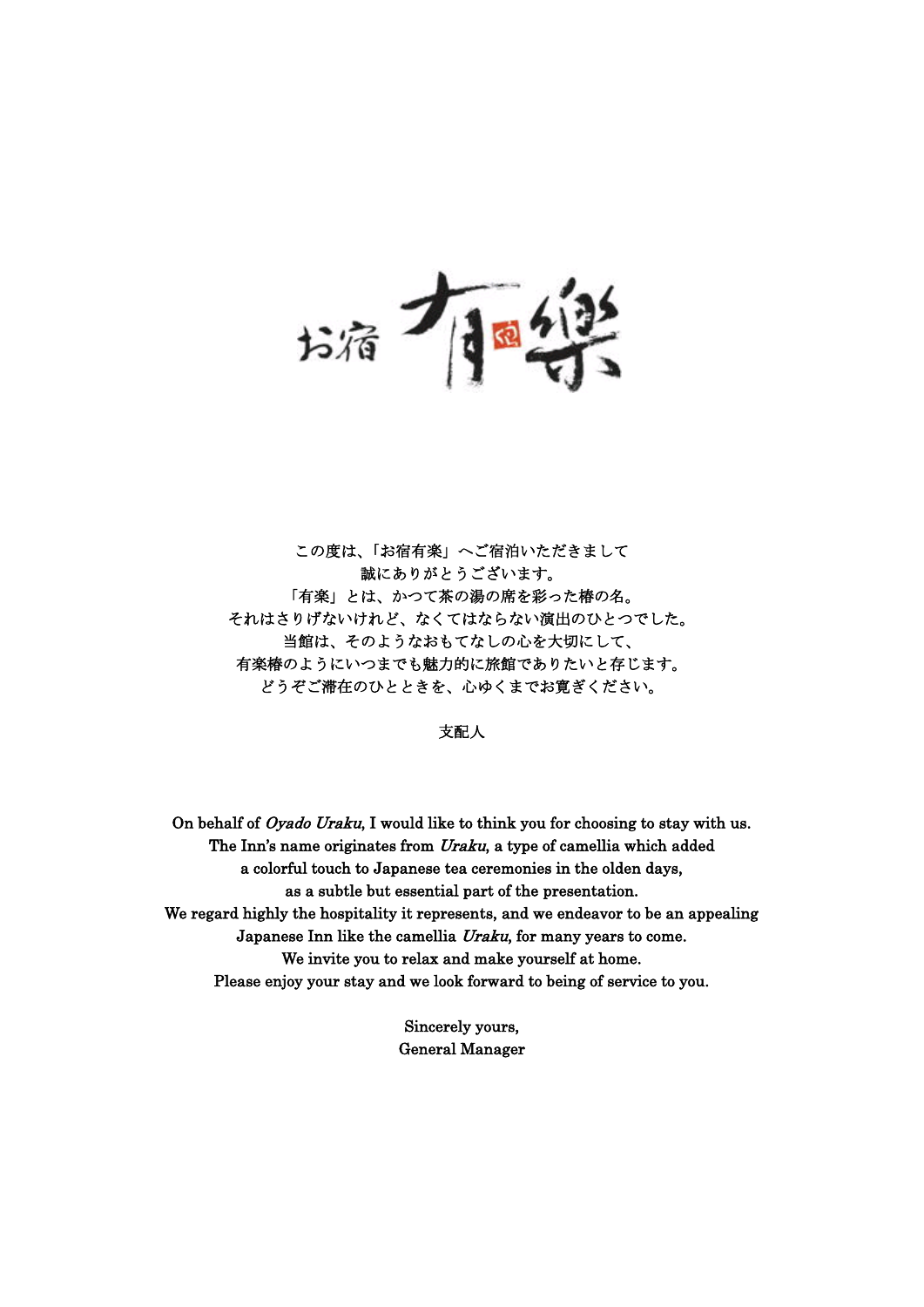墙有画线

# サービスのご案内 GUIDE TO SERVICES

## ◆お部屋の鍵

客室のドアは自動ロックではございませんので、お部屋からお 出になられる時は、必ず施錠をお願いいたします。また、外出 の際は、鍵をフロントにお預けください。

◆チェックアウト

チェックアウトは8:00~11:00 までです。

## ◆会計

会計は、ご出発時にフロントにてお願いいたします(オンライン カード決済並びに、チェックイン時精算のご宿泊プランでのご 利用を除きます)。また、チェックアウト前に会計のみ先にお済 ませいただく事もできます(15:00~20:30、8:00~11:00 の間)。 会計後に追加利用された場合は、ご出発時に精算をお願いいた します。

### ◆ご伝言

お客様へのご伝言はフロントにて承り、お客様のご帰館時にお 渡しするか、お部屋にメッセージカードをお届けいたします。

### ◆ご面会

ご宿泊のお客様以外の方とのご面会は、母屋 1 階の「すみれ」 にてお願いいたします。防犯上、お部屋へのご入室は固くお断 り申し上げます。

また、ご宿泊のお客様とご一緒にお食事を召し上がるなどでお 部屋にご入室なさるお客様も、お帰りの際は、必ずフロントへ お声掛けください。

# ◆宅配

フロントにて宅配の手配をいたします(着払い便のみ)。

### ◆お忘れ物

ご出発の際には、お忘れ物のないようにご注意ください。お客 様のお忘れ物につきましては、ご指定がない場合でも 1 ヶ月を もって処分させていただきますことを予めご了承くださいま せ。

#### ◆貸出サービス

無料:将棋、囲基、トランプ、オヤロ

### ◆煙草

施設内は基本的に禁煙でございます。お煙草はお泊りの客室並 びに灰皿のあるところでお願いいたします。また、防災上、寝 具でのお煙草は固くお断り申し上げます。

### ◆エアコン

客室内の空調はお部屋毎にコントロールできるようになってお ります。ご不明な点は、フロントもしくはお部屋の担当まで。 ◆マッサージ・エステ

ご用命はフロントまで(15:00~21:00)。

#### ◆Wi-Fi

お部屋とロビー周辺にて Wi-Fi を無料にてお使いいただけま す。

ID は「Uraku\_WiFi」で、パスワードは「urakurak」でございま す。

# ◆Room key

Guest room doors will not lock automatically when shut, so be sure to always lock your room door when leaving. If you plan to leave the Inn, please leave your key at the Reception desk.

## ◆Check-out

Our Check-out time is 8:00a.m-11:00a.m

## ◆Cashier

Please settle your account at the Reception Desk prior to departure. It is also possible to settle before check-out (3:00p.m.-8:30p.m. and 8:00am-11:00am). Guests who make additional use of the facilities after settlement will be asked to pay additional charges at the time of departure.

### ◆Message service

The Reception desk receives message for guests and conveys them upon the guest's return to the Ryokan or else delivers a message card to guest's room.

# ◆Meeting

If you invite the visitor who don't stay, please meet at the "す みれ" in the 1st floor of main building. On the crime prevention, we'll decline solidly that they enter to your guest room. When they enter your guest room by a reason of the purpose which has the meal with you together and they return, please be sure to let us know the Reception desk.

#### ◆Home delivery service

Home delivery service is available at the Reception Desk(only cash on delivery in Japan).

## ◆Article left behind

Please make sure you leave nothing behind when you check-out. Article left behind will be kept 1 month after departure unless otherwise instructed.

## ◆Available Equipment

Fee Free : Shogi (Japanese Chess), Go (Japanese checkers), playing cards, Othello

### ◆Smoking

Your understanding is appreciated for respecting the non-smoking rule in the facility. Smoking is allowed in designated areas and in your guest room but please do not smoke in bedding.

## ◆Air conditioner

The air conditioner switch is visibly located in your guest room. Please check with the Reception desk if you have any questions.

# ◆Massage and Aesthetic service

Please contact the Reception desk.  $(3:00p. m - 9:00p. m)$ ◆Wi-Fi

You can use free Wi-Fi at your guest room and at around lobby area. The ID is "Uraku Wi-Fi" and the password is "urakurak".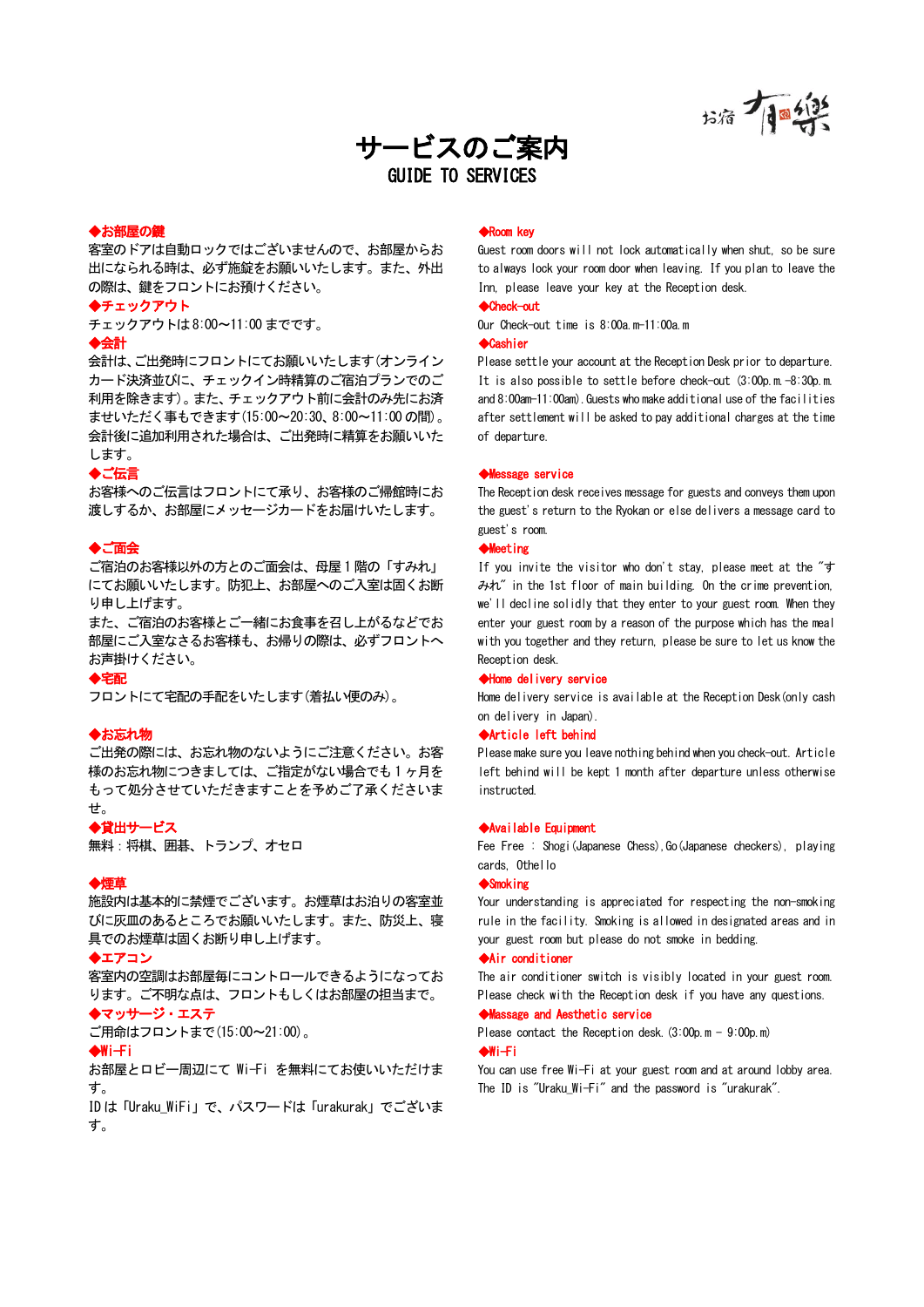



# ■フロント 内線9

館内の事のみならず、皆様の旅のアドバイザートとして、様々 なご要望を承ります。 ※お問い合わせ8:00~21:00(緊急時を除きます)

# ■客室間の通話

客室間のお電話は、受話器を上げ、お相手の客室番号を押して ください。

# ■外線の通話

あいにく、客室のお電話からは外線は繋がりません。 ■モーニングコール

モーニングコールは、7 0を押してから4桁の24時間表示で 時間をご登録ください。 モーニングコールの解除は7 1を押 してください。変更の場合は、改めて時間をご登録ください。 ■国際電話

あいにく、客室のお電話からは国際電話は繋がりません。

## ■Reception desk (Dial 9)

Please feel free to ask for assistance not only in Ryokan affairs, but travel advice as well.(8:00a.m-9:00p.m) Further inquiries, please contact the Reception Desk in any emergency or difficulty. ■For room to room call

# Please dial the room number.

## ■For outside calls

You can not access to outside line.

# ■For wake-up calls

Please press the time for your wake-up call using the 4-digit,24-hour time clock (ex :  $9:00$  or 1300) followed by the  $\boxed{7}$   $\boxed{0}$  sign. To cancel or to change the time, please press  $\boxed{7}$   $\boxed{1}$ .

### ■For international calls

You can not access to international line.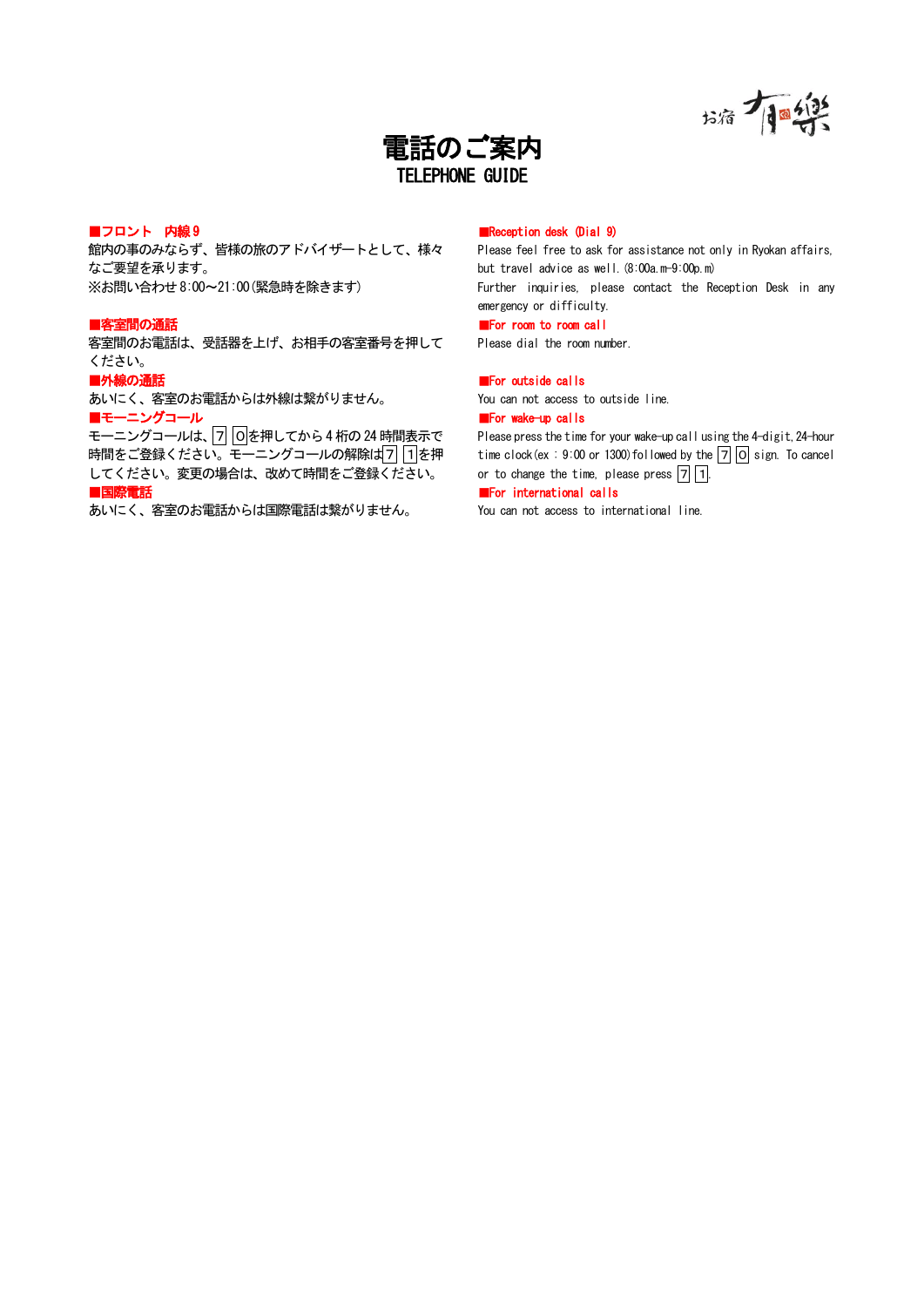墙有學

 $\overline{a}$ 緊急時避難経路 THE EVACUATION ROUTE IN THE CASE OF THE EMERGENCY

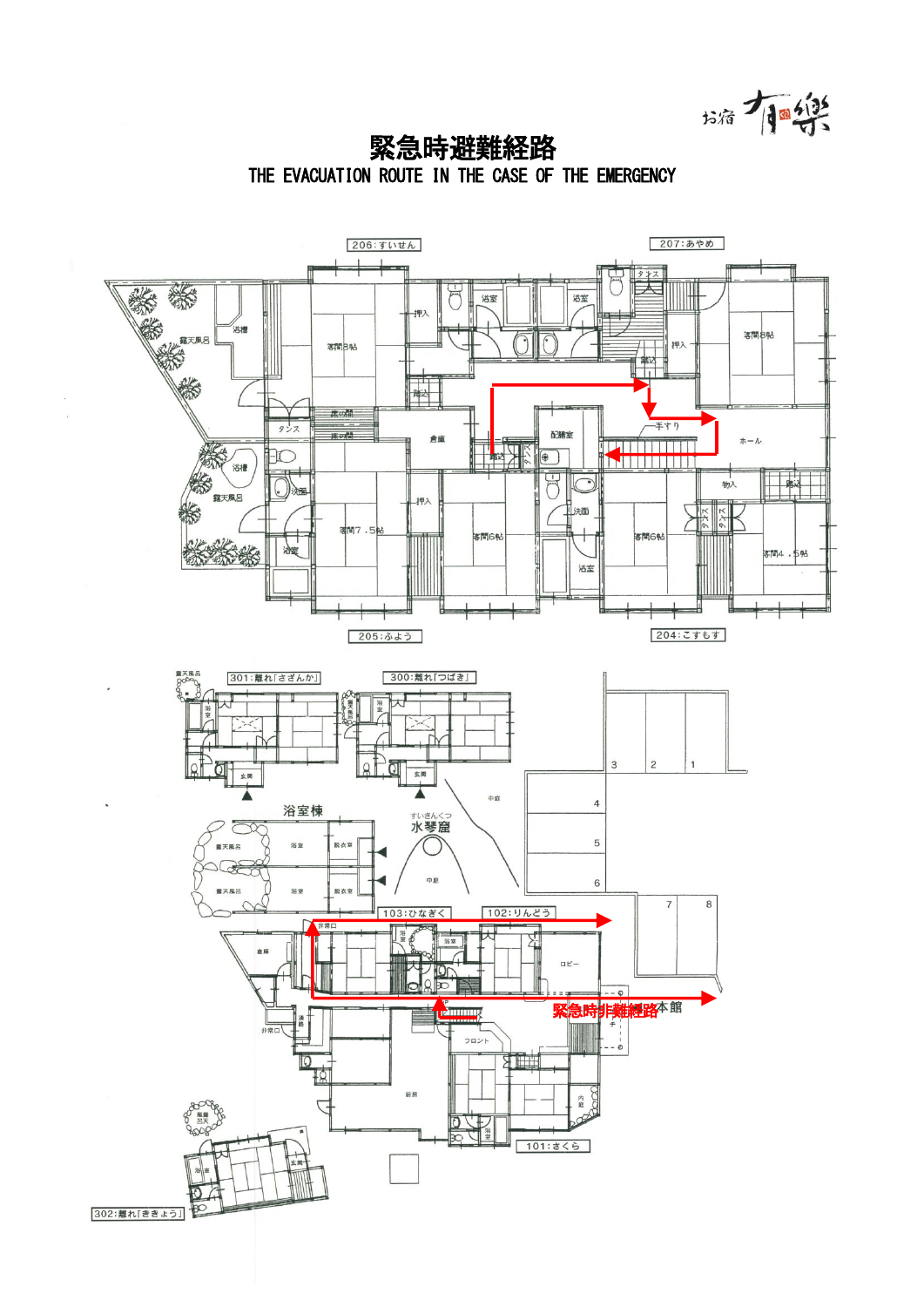お宿 1日 1

# $\mathbb{R}$ ご利用規則 RULES OF CONDUCT

旅館の公共性とお客様の安全の為、宿泊約款第10条の定めにあ る通り、快適なご宿泊をいただきますために、下記の規則をお 守りくださいますようお願いいたします。この規則をお守りい ただけないときは、宿泊約款第 7 条により、宿泊のご継続及び 館内諸施設のご利用をお断りすることもございます。

(1)客室を宿泊及び飲食以外の目的にご利用されることは固く お断りいたします。

(2)館内に許可なくして飲食物のお持ち込み及び外部からの出 前はお断りいたします。

(3)敷地内及び客室内でアイロン及び暖房用、炊事用などの火気 のご使用は、固くお断りいたします。

(4)寝具の中で喫煙をなさらないでください。 (4)Not to smoke in bed.

(5)みだりに外来客を客室内に招き所設備及び諸物品を使用さ せたりなさらないでください。特に午後 9 時以降客室にお客様 をお招きすることはご遠慮ください。

(6)館内及び客室内の備品を所定の場所からみだりに移動した り、許可なく変更・加工なさらないでください。

(7)館内に次の如きものをお持ち込みにならないでください。

イ.愛玩の動物・鳥類等(但し、盲導犬は除きます)

ロ.悪臭を発するもの

ハ.常識的な量を超える物品

ニ.許可証のない銃砲、刀剣等

ホ.発火又は引火しやすい火薬・揮発油類等

(8)館内及び客室内で高声、放歌及び喧騒な行為、その他で他人 に嫌悪感を与えたり、迷惑をおよぼしたり、また、賭博や公序 良俗に反する行為をなさらないでください。

(9)館内で許可なくして他のお客様に広告物の配布や物品の販 売などをなさらないでください。

(10)廊下やロビーなどに所持品を放置なさらないでください。 (10)Not to leave your belongings in the lobby or the hallway at any

(11)未成年者のみのご宿泊は特に保護者の許可のない限りお断 りいたします。

(12)原則として客室の金庫をご利用ください。万一、紛失・盗 難等につきましては当館は責任を負いかねる場合もございま す。

(13)お忘れ物・遺失物の処置は、法令に基づいてお取扱いさせ ていただきます。

The Ryokan takes this opportunity to welcome you and to invite you to make full use of our facilities. Our accommodations and facilities are operated under rules similar to those of other Ryokan's guests kindly observe these rules and hopes that your stay with us will be an enjoyable one. The Ryokan rules are outlined in Article 10 of Provisions Governing Accommodation Agreements and are clarified for your convenience. The Ryokan reserves the right, as per Article 7 of the Agreement, to terminate a guest's stay at the Ryokan in the event that any of the following rules are violated:

(1)Not to use the guest room for purposes other than sleeping, eating and drinking.

(2)Not to order meals or drinks from outside the Ryokan, or bring in food or beverage, unless authorized.

(3)Not to use the guest room or garden for cooking, ironing, or heating.

(5)Not to have your visitors use the facilities of your room and not invite visitors to your room after 9:00p.m.

(6) Not to move furniture from fixed positions within the Ryokan and not to alter or rearrange the fixtures in the room without permission of Ryokan officials.

(7)Not to bring into the Ryokan items such as animals and birds(except for seeing-eye dogs), offensive smelling items, illegally-owned guns and swords, gasoline, explosives, inflammable items, or bulky object.

(8)Not to annoy other guests by making loud noises, not to gamble and commit any offense against public decency or public order in your guest room or in the hallways.

(9)Not to use the Ryokan for soliciting business of any type unless specially authorized.

time.

(11)Minors are not allowed to stay at this Ryokan without the consent of their parents or guardians.

(12) Please use a safety box equipped in the guest room as a rule. The management is not responsible for valuables.

(13)Articles left behind and unreported will be disposed by the Ryokan in accordance with established regulations.

The management wishes to thank you for your cooperation in the above matter and hopes that your stay with us will be pleasant.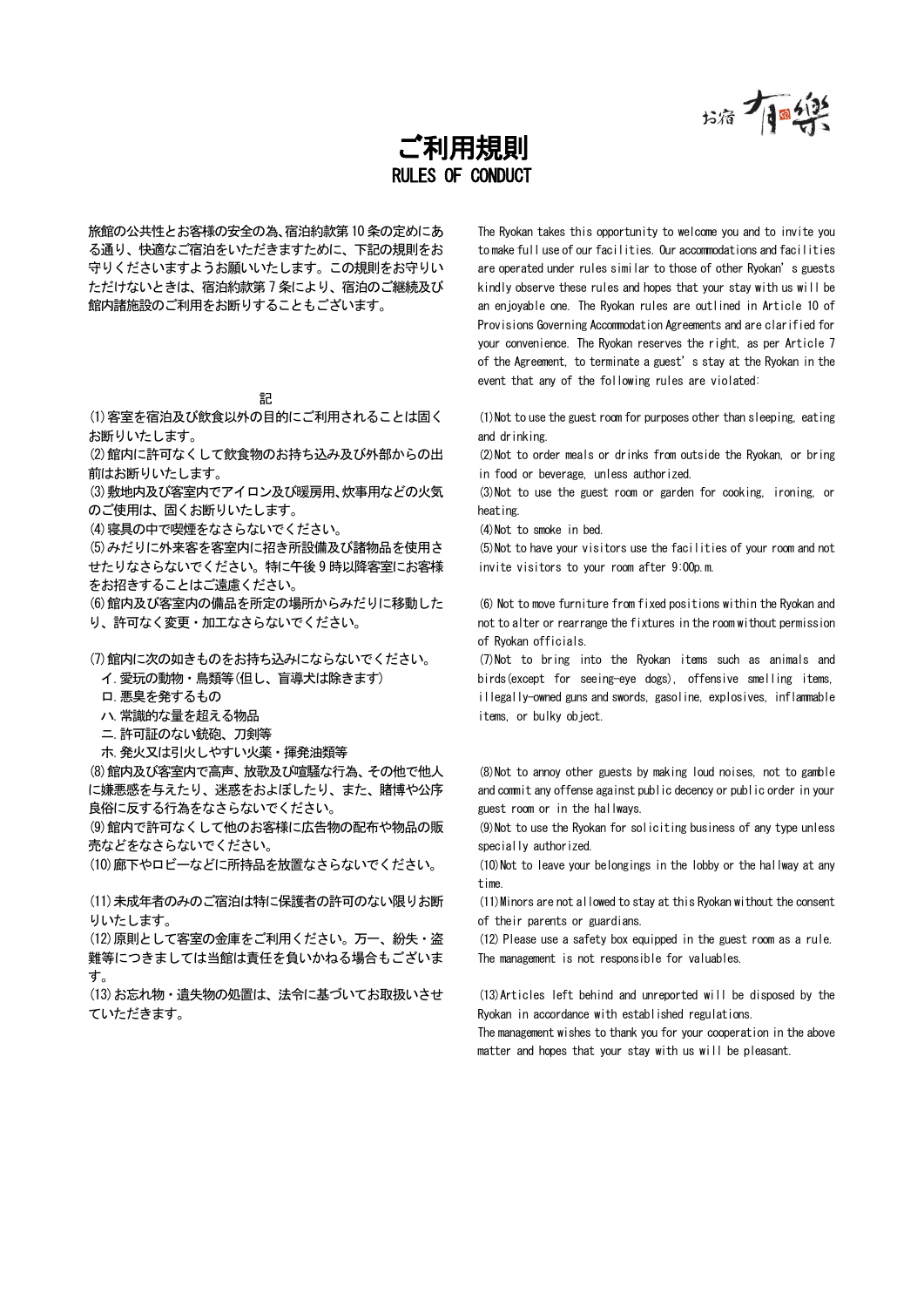墙顶船

# 宿泊約款 TERMS AND CONDITIONS FOR ACCOMMODATION CONTRACTS

 $\mathbf{r}$ 

# 第1条

当旅館が宿泊客との間で締結する宿泊契約及びこれに関連する契約は、この約款の 定めるところによるものとし、この約款の定めのない事項については、法令又は一 般に確立された慣習によるものとします。

2.当旅館が、法令及び慣習に反しない範囲で特約に応じたときは、前項の規定にか - 一流流は、「一流」。<br>かわらず、その特約が優先するものとします。

# 旧/H大<br>第2条

当旅館に宿泊契約の申込みをしようとする者は、次の事項を当旅館に申し出ていた だきます。

.<br>(1)宿泊者名

(2)宿泊日及び到着予定時間

(3)宿泊料金(原則として別表第1の基本宿泊料による。)

(4)その他当旅館が必要と認める事項

2.宿泊客が宿泊中に前項第 2 項の宿泊日を超えて宿泊の継続を申し入れた場合、当 旅館は、その申し出がなされた時点で新たな宿泊契約の申込みがあったものとして 処理します。

#### 第3条

宿泊契約は、当旅館が前条の申込みを承諾したときに成立するものとします。ただ し、当旅館が承諾しなかったことを証明したときは、この限りではありません。 2.前項の規定により宿泊契約が成立したときは、宿泊期間(3日を超えるときは3日 間)の基本宿泊料を限度として当旅館が定める申込金を、当旅館が姉弟する日まで

に、お支払いいただきます。 3.申込金は、まず、宿泊客が最終的に支払うべき宿泊料金に充当し、第 6 条及び第 18条の規定を適用する事態が生じたときは、違約金に次いで賠償金の順序に充当し、 残額があれば、第12条の規定による料金の支払いの際に返還します。

4.第 2 項の申込金を同項の規定にわり当旅館が姉弟した日までにお支払いいただけ ない場合は、宿泊契約はその効力を失うものとします。ただし、申込金の支払期日 を指定するに当たり、当旅館がその旨を宿泊客に告知した場合に限ります。

前条第 2 項の規定にかかわらず、当旅館は契約の成立後同項の申込金の支払いを要

しないこととする特約に応じることがあります。 2.宿泊契約の申込みを承諾するに当たり、当旅館が前条第 2 項の申込金の支払いを <u>と、はカメディンディンディスターファン、コンスターファンディンディング・コンスター</u><br>求めなかった場合及び当該申込金の支払期日を指定しなかった場合は、前項の特約 に応じたものとして取り扱います。

第5条

<u>。</u><br>当旅館は次に掲げる場合において、宿泊契約の締結に応じないことがあります。 (1)宿泊の申込みが、この約款によらないとき。

(2)満室により客室の余裕がないとき。

(3)宿泊しようとする者が、宿泊に関し、法令の規定、公の秩序若しくは善良の風俗 に反する行為をするおそれがあると認められるとき。

(4)宿泊しようとする者が、伝染病者であると明らかに認められるとき。

(5)宿泊に関し、合理的に範囲を求める負担を求められたとき。

(6)天災、施設の故障、その他やむを得ない事由により宿泊させることができないと き。

(7)宿泊しようとする者が泥酔者で、他の宿泊者に著しく迷惑を及ぼすおそれがある とき、及び、宿泊者に著しく迷惑を及ぼす言動をしたとき(大分県旅館業法施工条例 第5条の規定にもとづく)。

# **無任宵**<br>第6条

宿泊客は、当旅館に申し出て、宿泊契約を解除することができます。

2.当旅館は宿泊客がその責めに帰すべき事由により宿泊契約の全部または、一部を 解除した場合(第3条第2項の規定により当旅館が申込金の支払期日を指定してその ……<br>支払いを求めた場合であって、その支払いにより前に宿泊客が宿泊契約を解除した ときを除きます)は、別表第2に掲げるところにより、違約金を申し受けます。ただ し、当旅館が第4 条第1 項の特約に応じた場合にあっては、その特約に応じるに当 たって、宿泊客が宿泊契約を解除したときの違約金支払義務について、当旅館が宿 たます。 高温の 高温のなどが…

3. 当旅館は、宿泊客が連絡をしないで、宿泊日当日の午後7時 30 分(あらかじめ到 着予定時刻が明示されている場合は、その時刻を2 時間経過した時刻)になっても到 着しないときは、その宿泊契約は宿泊客により解除されたものとみなし処理するこ とがあります。

# e of application

## Article 1.

Contracts for accommodation and related agreements to be entered into between this Ryokan and guest to be accommodated shall be subject to these terms and conditions. And any particulars not provided for herein shall be governed by laws and regulations and / or generally accepted practiced.

2. In the case when the Ryokan has entered into a special contract with the guest in so far as such special contract does not violate laws and regulations and generally accepted practices, notwithstanding the preceding Paragraph, the special contract shall take precedence over the provisions of these Terms and conditions.

### Application for accommodation contract

### Article 2.

A guest who intends to make an application for an accommodation contract with the Ryokan shall notify the Ryokan of the following particulars:

(1)Name of the guest(s);

(2)Date of accommodation and estimated time of arrival; (3)Accommodation charges (based, in principle, on the basic accommodation charges listed in

the attached Table No.1);

(4)And other particulars deemed necessary by the Ryokan;

2. In the case when the guest requests, during their stay, extension of the accommodation beyond the date in subparagraph (2) of the preceding Paragraph, it shall be regarded as an application for a new accommodation contract at the time such request is made.

#### 宿泊契約の成立等 Conclusion of accommodation contracts, etc. Article 3.

A contract for accommodation shall be deemed to have been concluded when the Ryokan has duly accepted the application as stipulated in the preceding article. However, the same shall not apply where it has been proved that the Ryokan has not accepted the application.

2. When a contract for accommodation has been concluded in accordance with the provisions of the preceding Paragraph, the guest is requested to pay an accommodation deposit fixed by the Ryokan within the limits of basic accommodation charges covering the Guest's entire period of stay (3 days when the period of stay exceeds 3 days) by the date specified by the Ryokan. 3. The deposit shall be first used for the total accommodation charges to be paid by the guest, then secondly for the cancellation charges under Article 6 and thirdly for the reparations under Article 18 as applicable; and the remainder, if any, shall be refunded at the time of the payment of the accommodation charges as stated in Article 2.

### 申込金の支払いを要しないこととする特約 Special contracts Requiring No accommodation Deposit (第4条 Special contracts Requiring No accommodation Deposit<br>第4条 Special contracts Requiring No account of

Notwithstanding the provisions of Paragraph 2 of the preceding Article, The Ryokan may enter into a special contract requiring no accommodation deposit after the contract has been concluded as stipulated in the same Paragraph.

2. In the case when the Ryokan has not requested the payment of the deposit as stipulated in Paragraph 2 of the preceding Article and / or has not specified the date of the payment of the deposit at the time the application for an accommodation contract has been accepted, it shall be treated as that the Ryokan has accepted a special contract prescribed in the preceding Paragraph.

#### 宿泊契約締結の拒否 Refusal of accommodation contracts Article 5.

The Ryokan may not accept the conclusion of an accommodation contract under any of the following cases:

(1)When the application for accommodation does not conform with the provisions of these Terms conditions;

(2)When the Ryokan is fully booked and no room is available;

(3)When the guest seeking accommodation is deemed liable to conduct themselves in a manner that will contravene the laws or act against the public order or good morals in regard to their accommodation;

(4)When the guest seeking accommodation can be clearly detected as carrying an infectious disease;

(5)When the Ryokan is requested to assume an unreasonable burden in regard to their accommodation;

(6)When the Ryokan is unable to provide accommodation due to natural calamities, disfunction of the facilities and / or other unavoidable causes;

(7)When the guest is deemed liable to conduct and / or have conducted themselves in a manner that will create a disturbance which annoys other guests such as a highly intoxicated (When the provisions of Article 5 of Oita Prefecture Ordinance are applicable).

### Right to cancel accommodation contracts by the guest

Article 6.

The guest is entitled to cancel the accommodation contract by so notifying the Ryokan.

2. In the case when the guest has cancelled the accommodation contract in whole or in part due to causes for which the guest is liable(except in the case when the Ryokan has requested the payment of the deposit during the specified period as prescribed in Paragraph 2 of Article 3 and the guest has cancelled before the payment), the guest shall pay cancellation charges as listed in the Attached Table No.2. However, in the case when a special contract as prescribed in Paragraph 1 of Article 4 has been concluded, the same shall apply only when the guest is informed of the obligation of the payment of the cancellation charged in case of cancellation by the guest.

3. In the case when the guest does not appear by 7:30 p.m. of the accommodation date (2hours after the expected time of arrival if the Ryokan is notified of it) without an advance notice, the Ryokan may regard the accommodation contract as being cancelled by the guest.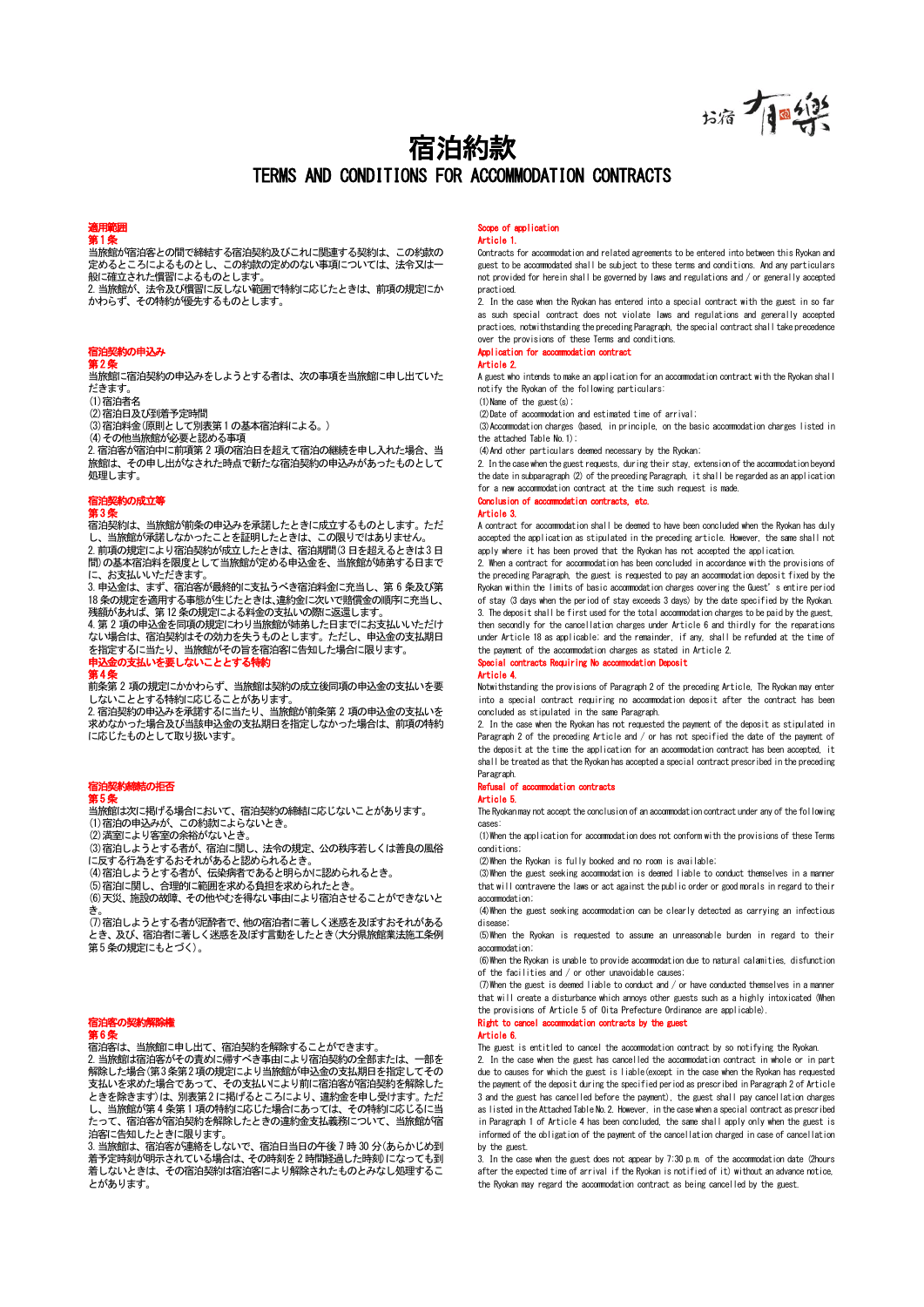お宿 有国外

# $\mathbf{r}$ 宿泊約款 TERMS AND CONDITIONS FOR ACCOMMODATION CONTRACTS

# 当旅館の契約解<br>第7条<br>第*1*条

- 当旅館は次に掲げる場合においては、宿泊契約を解除することがあります。 (1)宿泊客が宿泊に関し、法令の規定、公の秩序若しくは善良の風俗に反する行為を するおそれがあると認められるとき、又は同行為をしたと認められるとき。 (2)宿泊客が伝染病であると明らかに認められるとき。
- (3)宿泊に関して合理的な範囲を超える負担を求められたとき。
- (4)天災等不可抗力に起因する事由により宿泊させることができないとき。
- (5)宿泊しようとする者が泥酔者等で、他の宿泊者に著しく迷惑を及ぼす恐れがある と認められるとき、及び、宿泊者が他の宿泊者に著しく迷惑を及ぼす言動をしたと
- き。(大分県旅館業法施工条例第5条の規定にもとづく)。 こ。この方法法法法法法とに対する、<br>(6)寝室での寝たばこ、消防用設備に対するいたずら、その他当旅館が定める利用規 則の禁止事項(火災予防上必要なものに限る)に従わないとき。
- 2.当旅館が前項の規定に基づいて宿泊契約を解除したときは、宿泊客がいまだ提供 - ニット・・・・・・・・・・・・・・・・・・・・・・・・・・。<br>を受けていない宿泊サービス等の料金はいただきません。

# 宿泊の登<mark>録</mark><br>第8条

。<br>宿泊客は、宿泊日当日、当旅館のフロントにおいて、次の事項を登録していだきま す。 (1)宿泊客の氏名、年齢、性別、住所及び職業

(2)外国人客にあっては、国籍、旅券番号、入国地及び入国年月日

(3)出発地及び出発予定時刻

(4)その他当旅館が必要と認める事項

2.宿泊客が第12条の料金の支払いを、宿泊券、各種商品券、各種割引券、クレジッ トカード等通貨に代わり得る方法により行おうとするときは、あらかじめ、前項の 登録時にそれらを提示していただきます。

# 客の使用<br>第9条

宿泊客が当旅館の客室を使用できる時間は、当日 15:00 から翌日 11:00 までとし ます。

# **第10条**

宿泊客は、当旅館内においては、当旅館が定めて旅館内に掲示した利用規則に従っ ていただきます。 営業時間 Business hours Article 11.

### 第11条

当旅館の主な施設等の営業時間は次のとおりとし、その他の施設等の詳しい営業時 間は備え付けパンフレット、各所の掲示、客室内のサービスディレクトリー等でご 案内いたします。 大浴場 6:00~10:00. 15:00~24:00

2.前項の時間は、必要やむを得ない場合には臨時に変更することがあります。その 場合には、適当な方法をもってお知らせします。

# 第12条

宿泊客が支払うべき宿泊料金等の内訳及びその算定方法は、別表 1 に掲げるところ によります

2.前項の宿泊料金等の支払いは、通貨又は当旅館が認めた宿泊券、各種商品券、各 <u>… かなシロローエッジスプして、「ニススでコルログ」</u><br>種割引券、クレジットカード等これに代わり得る方法により、宿泊客の出発の際又 は当旅館が請求した時、フロントにおいて行っていただきます。

3.当旅館が宿泊客に客室を提供し、使用が可能になったのち、宿泊客が任意に宿泊 しなかった場合においても、宿泊料金は申し受けます。

第13条

当旅館は、宿泊契約及びこれに関連する契約の履行に当たり、又はそれらの不履行 により宿泊客に損害を与えたときは、その損害を賠償します。ただし、それが当旅 。<br>館の責めに帰すべき事由でないときは、この限りではありません。

2.当旅館は、万一の火災等に対処するため、旅館賠償責任保険に加入しております。

#### Right to cancel accommodation contracts by the Ryok Article 7.

The ryokan may cancel the accommodation contract under any of the following cases;

(1)When the guest is deemed liable to conduct and / or have conducted themselves in a manner that will contravene the laws or act against the public order and good morals in regard to their accommodation;

(2)When the guest can be clearly detected as carrying an infectious disease;

(3)When the Ryokan is requested to assume an unreasonable burden in regard to their accommodation;

(4)When the Ryokan is unable to provide accommodation due to natural calamities and / or other causes of force majeure;

(5)When the guest is deemed liable to conduct and / or have conducted themselves in a manner that will create a disturbance which annoys other guests such as a highly intoxicated (when the provisions of Article of Oita prefecture Ordinance are applicable)

(6)When the guest does not refrain from prohibited actions such as smoking in bedding, mischief to the fire fighting facilities and other prohibitions of the Use Regulations stipulated by the Ryokan (restricted to particulars deemed necessary in order to avoid the causing of fires).

2. In the case when the Ryokan has cancelled the accommodation contract in accordance with the preceding Paragraph, the Ryokan shall not be entitled to charge the guest for any of the service in the future of the contractual period which they has not received.

# 宿泊の登録 Registration Article 8.

The guest shall register the following particulars at the Reception desk of the Ryokan on the day of accommodation;

(1)Name, age, sex, address occupation of guest(s);

(2)Except Japanese nationality, passport number, port and date of entry in Japan;

(3)Date and estimated time of departure; and (4)Other particulars deemed necessary by the Ryokan.

2. In the case when the guest intends to pay their accommodation charges prescribed in Article 12 by any means other than Japanese currency, such as coupons, merchandise vouchers, discount tickets or credit cards, these credentials shall be shown in advance at the time of the registration in the preceding Paragraph. Occupancy hours of guest roo

# Article 9.

The guest is entitled to occupy the contracted guest room of the Ryokan from 3:00p.m. to 11:00a.m. on the next morning. **he of use regulation** 

# Article 10.

The guest shall observe the use regulation established by the Ryokan, which are posted within the premises of the Ryokan.

The business hours of the spa. Of the Ryokan are as follows, and those of other facilities. Shall be notified in detail by brochures as provided, notices displayed in each place, service directories in guest rooms and others.

Spa 6:00a.m.~10:00a.m. 3:00p.m.~12:00p.m.

2. The business hours specified in the preceding Paragraph are subject to temporary changes due to unavoidable causes of the Ryokan. In such a case, the guest shall be informed by appropriate means.

# 料金の支払い Payment of accommodation charges<br>第12条

The break down and method calculation of accommodation charges, etc. that the guest shall pay is as listed in the Attached Table No1.

2. Accommodation charges, etc. as stated in the preceding Paragraph shall be paid with Japanese currency or by any means other than Japanese currency such as coupons, merchandise vouchers, discount tickets or credit cards recognized by Ryokan at the Reception desk at the time of the departure of the guest or upon request by the Ryokan.

3. Accommodation charges shall be paid even if the guest voluntarily does not utilize the accommodation facilities provided for them by the Ryokan and are at their disposal. 当旅館の責任 Liabilities of the Ryokan

## Article 13.

The Ryokan shall compensate the guest for the damage if the Ryokan has caused such damage to the guest in fulfillment of the accommodation contract and / or related agreements. However, the same shall not apply in case where such damage has been caused due to reasons for which the Ryokan is not liable.

2. The Ryokan is covered by the Ryokan Liability Insurance in order to deal with unexpected fire and / or other disasters.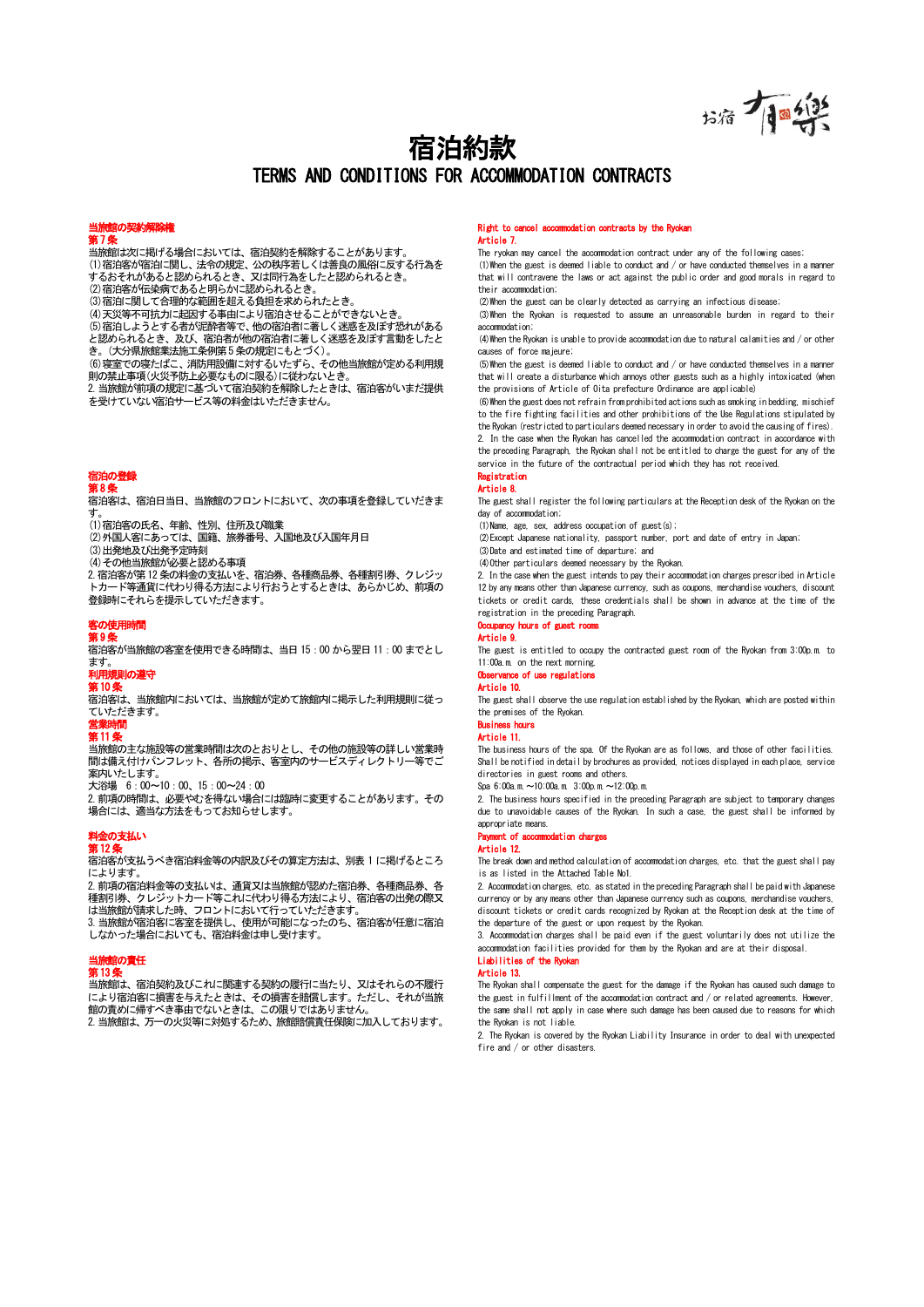

# 宿泊約款 TERMS AND CONDITIONS FOR ACCOMMODATION CONTRACTS

 $\mathbf{r}$ 

# 第14条

宿泊客の手荷物が、宿泊に先立って当旅館に到着した場合は、その到着前に当旅館 が了解したときに限って責任をもって保管し、宿泊客がフロントにおいてチェック インする際にお渡しします。

2.宿泊客がチェックアウトしたのち、宿泊客の手荷物又は携帯品が当旅館に置き忘 れられていた場合において、その所有者が判明しないときは、発見日を含め 7 日保 管し、その後処分いたします。

3.前 2 項の場合における宿泊客の手荷物又は携帯品の保管についての当旅館の責任 は、第 1 項の場合にあっては前条第 1 項の規定に、前項の場合にあっては同条第 2 項の規定に準じるものとします。

# 駐車<mark>の責任</mark><br>第15条

宿泊客が当旅館の駐車場をご利用になる場合、車両のキーの寄託の如何にかかわら ず、当旅館は場所をお貸しするものであって、車両の管理責任まで負うものではあ りません。ただし、駐車場の管理に当たり、当旅館の故意又は過失によって損害を 与えたときは、その賠償の責めに任じます。

# 宿泊客の責任<br>第 16 条

宿泊客の故意又は過失により当旅館が損害を被ったときは、当該宿泊客は当旅館に 対し、その損害を賠償していただきます。

別表第1:宿泊料金等の算定方法

(第2条第1項及び第12条第1項関係)

|           |      | 内訳                               |  |  |  |
|-----------|------|----------------------------------|--|--|--|
| 宿泊客が払うべき額 | 宿泊料金 | ①基本宿泊料(1泊2食)<br>2サービス料(1)×10%)   |  |  |  |
|           | 追加料金 | 3飲食料<br>4サービス料(3×10%)<br>5その他の料金 |  |  |  |
|           | 税額   | 6消費税<br>⑦入湯税                     |  |  |  |

### 別表第2:違約金(第6 条第2項関係)

| 契約解除<br>の通知を<br>受けた日 | 不泊   | 旹    | 前日  | 2日前 | 3<br>4日前 | 5日前以前 |
|----------------------|------|------|-----|-----|----------|-------|
| 個人<br>(1~2室)         | 100% | 100% | 80% | 50% | 30%      | 無料    |
| 契約解除<br>の通知を<br>受けた日 | 不泊   | 旹    | 前日  | 2日前 | ş<br>O目前 | 1日前以前 |
| 団体<br>(3~10室)        | 100% | 100% | 80% | 50% | 30%      | 無料    |

(注)1.%は「宿泊客が払うべき額」に対する違約金の比率です。 Remarks:

(注)2.契約日が短縮した場合は、その短縮日数にかかわりなく、 - ライ・フェルフ・コール マイ・フェルム<br>1 日分(初日)の違約金を収受します。

### 宿泊客の手荷物又は携帯品の保管 Custody of Baggage and / or Belonging of the guest Custody of B<br>Article 14.

When the baggage of the guest is brought into the Ryokan before their arrival, the Ryokan shall be liable to keep it only in the case when such a request has been accepted by the Ryokan. The baggage shall be handed over to the guest at the Reception desk at the time of their check-in. 2. When the baggage or belongings of the guest is found left after their check-out, and the ownership of the article is confirmed, the Ryokan shall inform the owner of the article left and ask for further instructions. When no instruction is given to the Ryokan by the owner or when the ownership is not confirmed, the Ryokan shall keep the article for 7 days including the day it is found, and after this period, the Ryokan shall be disposed of it.

3. The Ryokan liability in regard to the custody of the guest's baggage and belongings in the case of the preceding two Paragraphs shall be assumed in accordance with the provisions of Paragraph 1 of the Preceding Article in the case of Paragraph 1, and with the provisions of Paragraph 2, of the same Article in the case of Paragraph 2.

#### Liability in regard to Parking Article 15.

The Ryokan shall not be liable for the custody of the vehicle of the Guest when the Guest utilize the parking lot within the premises of the Ryokan, as it shall be regarded that the Ryokan simply offers the space for parking, whether the key of the vehicle has been deposited at the Ryokan or not. However, the Ryokan shall compensate the Guest for the damage caused through intention or negligence on the part of the Ryokan in regard to the management of the parking lot.

#### Liability of the Gu Article 16.

The guest shall compensate the Ryokan for the damage caused through intention or negligence on the part of the guest.

#### Attached Table No.1

Tax calculation method on accommodation charges, (Ref. Paragraph 1 of Article2. Paragraph 2 of Article 3 and Paragraph 1 of Article 12)

|                                      |                                 | Contents                                                                                                 |  |  |  |
|--------------------------------------|---------------------------------|----------------------------------------------------------------------------------------------------------|--|--|--|
| Total Amount to be paid by the guest | Accompodation<br><b>charges</b> | 13 Basic accommodation charge<br>(room charge and dinner and breakfast)<br>(2) Service charge (1) × 10%) |  |  |  |
|                                      | Add charges                     | <b>3Meals and Drinks</b><br>$4$ Service charge $(3) \times 10\%$<br>5Tax                                 |  |  |  |
|                                      | Other charges                   | <b>6Comsumption Tax</b><br>7Hot spring Tax (150JPY per 1 person per 1 night)                             |  |  |  |

# **Attached Table No. 2**<br>Cancellation charge (Ref.

Paragraph 2 of Article6)

| Date when Cancellation of Contract is notified |      |  |  |  |  |
|------------------------------------------------|------|--|--|--|--|
| Independent (1-2 rooms)                        |      |  |  |  |  |
| No show                                        | 100% |  |  |  |  |
| Acconmodation day                              | 100% |  |  |  |  |
| 1 day before                                   | 80%  |  |  |  |  |
| 2 days before                                  | 50%  |  |  |  |  |
| 3-4 days before                                | 30%  |  |  |  |  |
| Before more than 5 days                        | 0%   |  |  |  |  |
| Date when Cancellation of Contract is notified |      |  |  |  |  |
| $Group(3-10$ rooms)                            |      |  |  |  |  |
| No show                                        | 100% |  |  |  |  |
| Acconmodation day                              | 100% |  |  |  |  |
| 1 day before                                   | 80%  |  |  |  |  |
| 2 days before                                  | 50%  |  |  |  |  |
| 3-10 days before                               | 30%  |  |  |  |  |
| Before more than 11 days                       | 0%   |  |  |  |  |
|                                                |      |  |  |  |  |

1. The percentage signifies the rate of cancellation charge to the "Total Amount to be paid by the guest".

2. When the number of days contracted is shortened, cancellation charge for its first day shall be paid by the Guest regardless of the number of days shortened.